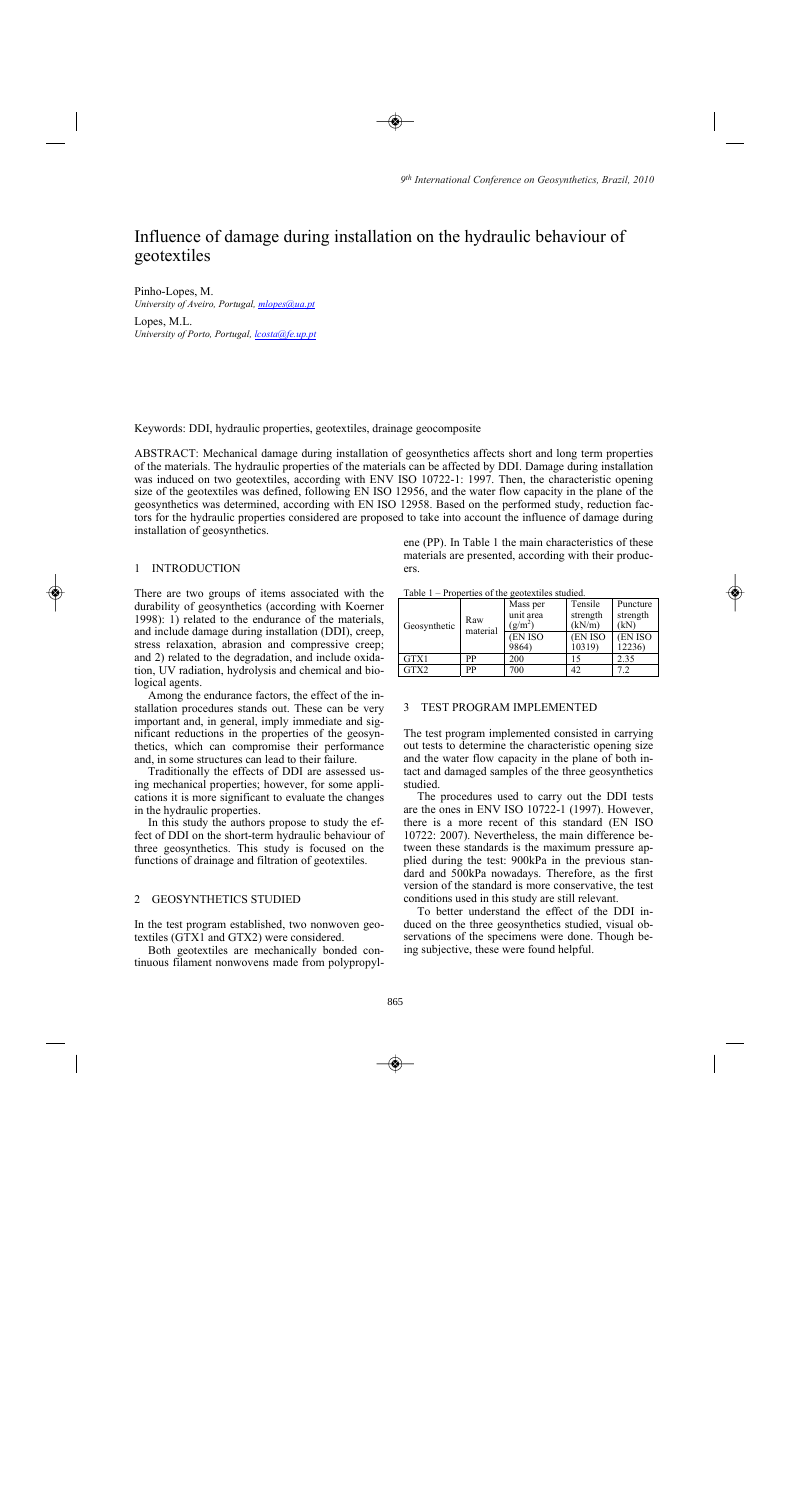The tests to determine the characteristic opening size were carried out according with the procedures described in EN ISO 12956 (1999): Geotextiles and geotextile-related products. Determination of the characteristic opening size.

The tests to evaluate the water flow capacity in the plane were done by following the recommendations in EN ISO 12958 (1999): Geotextiles and geotextile-related products. Determination of water flow capacity in their plane.

# 4 TEST RESULTS

#### 4.1 *Visual inspection*

To try to better understand the effect of the DDI induced on the geotextiles studied, it was tried to complement the test results with some visual inspection of the specimens.

The effect of the DDI induced was clear, as shown in Figure 1.



Figure 1. Images of some specimens after DDI: a) and b) GTX1; c) and d) GTX2.

In fact, for GTX1 (Figure 1a and 1b), there were holes, openings and cuts on the geotextile surface as well as some surface abrasion. The existence of puncturing is also evident.

For GTX2 (Figure 1c and 1d), the effect of the DDI induced was not as significant. There is some surface abrasion and some holes, but their size and number is less important than for GTX1. This trend was expected, due to the difference on the mass per unit area of these geotextiles.

#### 4.2 *Characteristic opening size*

The characteristic opening size was determined for the two geotextiles considered – GTX1 and GTX2.

In Table 2 the results obtained for the characteristic opening size are presented.

As expected, after submission to DDI through laboratory tests, the characteristic opening size of both geotextiles increases.

For GTX1 such increase is very significant, which reflects the sensitivity of this material to DDI. In fact, there is an increase of 95% of this value. Such effect will surely compromise the use of GTX1 as a filter.

For GTX2, there is also an increase of the characteristic opening size after DDI. Nevertheless, in this case such increase is very small – 14%, particularly when compared with the one for GTX1.

Table 2 – Characteristic opening size results.

|              | $O_{90} (\mu m)$ |               |  |
|--------------|------------------|---------------|--|
| Geosynthetic | Intact           | <b>A</b> fter |  |
|              |                  | <b>DDI</b>    |  |
| GTX1         | 115.7            | 225.6         |  |
| GTX2         | 1371             | 156.2         |  |

# 4.3 *Water flow capacity in the plane*

The results referring to the water flow capacity in the plane of the two geotextiles studied is presented in Table 3 and Table 4, for the machine direction (MD) and the cross machine direction (CMD), respectively. In these tables the values presented refer to confining stresses of 20, 100 and 200kPa and a hydraulic gradient of 0.1 and 1.0.

The results obtained refer to the intact samples (used as reference) and to the samples submitted to DDI laboratory tests.

Geotextile Water flow capacity Intact After DDI DDI GTX1  $q_{20/0.1}$  1.80E-07 2.02E-07<br> $q_{20/1.0}$  1.80E-06 2.22E-06  $q_{20/1.0}$  1.80E-06 2.22E-06<br> $q_{100/0.1}$  4.16E-08 4.41E-08  $q_{100/0.1}$  4.16E-08 4.41E-08<br> $q_{100/0.1}$  3.86E-07 4.92E-07 q<sub>100/1.0</sub> 3.86E-07 4.92E-07<br>3.17E-08 2.94E-08 q<sub>200/0.1</sub> 3.17E-08 2.94E-08<br>
q<sub>200/16</sub> 2.94E-07 2.75E-07  $q_{200/1.0}$  2.98E-07<br> $q_{200/1.0}$  9.12E-07 GTX2  $q_{20/0.1}$  9.12E-07 6.88E-07  $\frac{q_{20/1.0}}{q_{100/0.1}}$  8.94E-06 6.50E-06<br> $\frac{q_{20/1.0}}{q_{100/0.1}}$  2.05E-07 1.98E-07  $q_{100/0.1}$  2.05E-07 1.98E-07<br> $q_{100/1.0}$  1.84E-06 1.76E-06 q<sub>100/1.0</sub> 1.84E-06 1.76E-06 q<sub>200/0.1</sub> 1.20E-07 1.05E-07 q<sub>200/1.0</sub> 9.91E-07 9.30E-07

Table 3 - Water flow capacity in the plane in the machine direction.

For the intact samples of GTX1 the water flow capacity is higher in the CMD than in MD. In fact, such variation (when considering CMD instead of MD) ranges from 29% to 100%, depending on the confining stress and hydraulic gradient considered. The highest difference corresponds to the water flow capacity determined for a confining stress of 100kPa and a hydraulic gradient of 0.1; while the lowest difference corresponds to a confining stress of 20kPa and a hydraulic gradient of 1.0.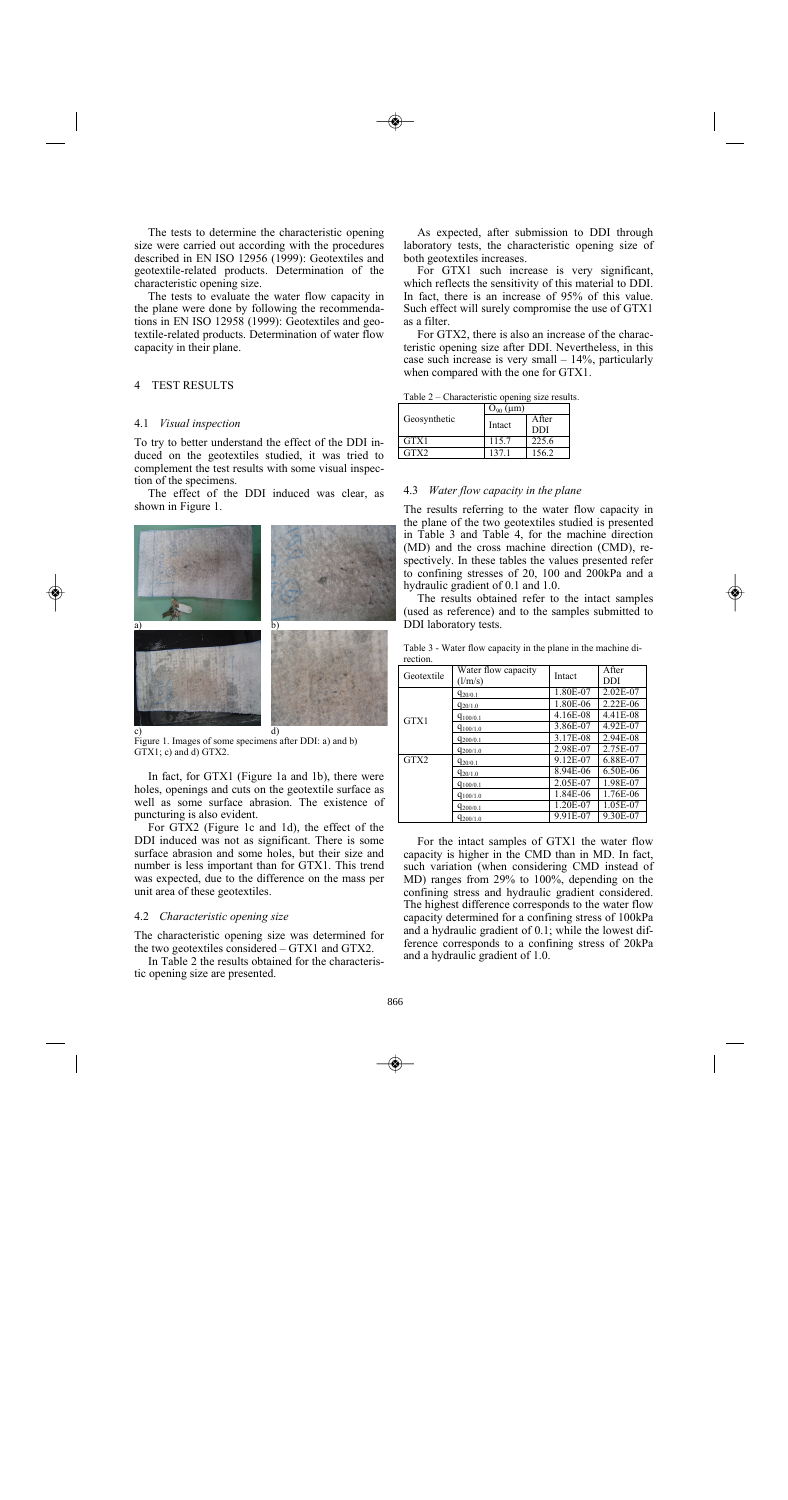After DDI, such difference decreases significantly. In fact, the variation mentioned ranges from 0.3% to 43%. This can mean that the effect of the DDI induced is not the same in both directions considered. In this case, the highest and lowest differences correspond to the water flow capacity determined under the same conditions than the intact samples.

| Geotextile | Water flow capacity | Intact   | After    |
|------------|---------------------|----------|----------|
|            | (l/m/s)             |          | DDI      |
|            | $q_{20/0.1}$        | 2.38E-07 | 2.11E-07 |
| GTX1       | $q_{20/1.0}$        | 2.32E-06 | 2.21E-06 |
|            | $q_{100/0.1}$       | 8.32E-08 | 6.32E-08 |
|            | $q_{100/1.0}$       | 7.41E-07 | 6.27E-07 |
|            | $q_{200/0.1}$       | 5.14E-08 | 4.06E-08 |
|            | $q_{200/1.0}$       | 4.65E-07 | 3.67E-07 |
| GTX2       | $q_{20/0.1}$        | 1.01E-06 | 8.60E-07 |
|            | $q_{20/1.0}$        | 9.57E-06 | 7.97E-06 |
|            | $q_{100/0.1}$       | 2.42E-07 | 1.86E-07 |
|            | $q_{100/1.0}$       | 2.08E-06 | 1.75E-06 |
|            | $q_{200/0.1}$       | 1.30E-07 | 1.03E-07 |
|            | $q_{200/1.0}$       | 1.04E-06 | 8.60E-07 |

Table 4 - Water flow capacity in the plane in the cross machine direction.

In Figure 2 it is possible to observe the variation of the values described for GTX1. Once again it is clear the differences related with the direction where the geotextile is tested, as well as the expected differences related with the hydraulic gradient.



Figure 2. Water flow capacity in the plane of GTX1 before and after DDI tests.

For the intact samples of GTX2, the differences of values obtained in MD and CMD is not as important as for GTX1. In fact, for GTX2 the highest variation (when considering CMD instead of MD) ranges from 5.4% to 18%, depending on the confining stress and hydraulic gradient considered. The highest difference corresponds to the water flow capacity determined for a confining stress of 100kPa and a hydraulic gradient of 0.1; while the lowest difference corresponds to a confining stress of 200kPa and a hydraulic gradient of 1.0.

After DDI, the evolution of such variation is not as clear. In fact, there is, on one hand a decrease of the lowest variation (0.7% for GTX2 after DDI) and

an increase of the highest variation (25% for GTX2 after DDI). This can mean that the effect of the DDI induced is not the same in both directions considered and for all the conditions used. In this case, the highest difference corresponds to the water flow capacity determined for a confining stress of 20kPa and a hydraulic gradient of 0.1; while the lowest difference corresponds to a confining stress of 100kPa and a hydraulic gradient of 1.0.

In Figure 3 it is possible to observe the variation of the values described for GTX2. Once again it is clear the differences related with the direction where the geotextile is tested, as well as the expected differences related with the hydraulic gradient.



Figure 3. Water flow capacity in the plane of GTX2 before and after DDI tests.

# 5 REDUCTION FACTORS FOR DDI

Similarly to what is done currently for applications of geosynthetics where the more relevant properties are the mechanical ones, in this case, reduction factors were determined. These represent the changes due to the effect of DDI induced on the characteristic opening size and the water flow capacity in the plane of the geotextiles studied.

In Table 5 the values obtained for the characteristic opening size are presented and in Table 6 the values obtained for the water flow capacity in the plane of the geotextiles are shown.

These values were determined using Equation 1, where  $X<sub>inter</sub>$  is the same parameter corresponding to reference (intact) samples and  $X_{\text{damaged}}$  is the value of the property after DDI.

$$
RF_{DDI} = \frac{X_{\text{int.act}}}{X_{damped}}
$$

Table 5 – Reduction factor after DDI for the characteristic opening size.

| Geosynthetic | $RF_{DDI}(O_{90})$ |
|--------------|--------------------|
| GTX1         |                    |
| GTX2         |                    |